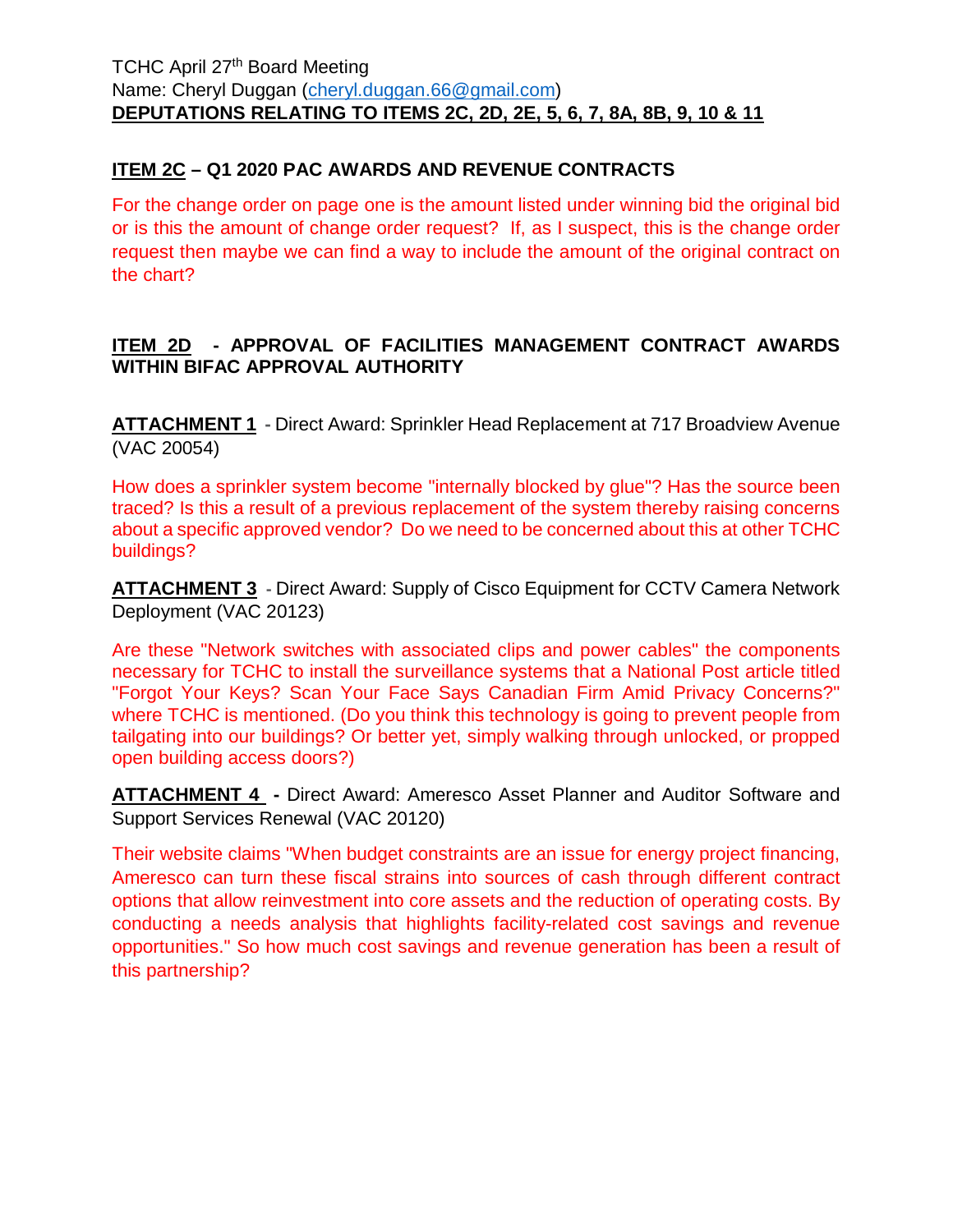**ATTACHMENT 7 -** Change Order: Additional Compliance Measures for Exterior Insulation and Finish System ("EIFS") for Re-cladding at Jane/Falstaff and Birchmount/Eglinton (VAC 20116 & VAC 20115)

This is something that I was trying to prevent before by limiting the amount of a change order and the number of times they come back to the board a contractor can come back requesting more moneys. At what point does the bidding process become redundant? At the 22.8% Change Order request plus a \$300,000 contingency? Or at the 29.3% Change Order request plus a \$300,000 contingency? …

**ATTACHMENT 8 -** Change Order: Additional Equipment for Preventive Maintenance Services and Demand Repairs for Furnaces and Domestic Hot Water Heaters (VAC 20127)

… Or 36% of the original amount?

# **ITEM 2E - DIRECT AWARD: CERIDIAN DAYFORCE PAY & TIME SUBSCRIPTION RENEWAL AND TIME & ATTENDANCE IMPLEMENTATION & SUBSCRIPTION**

About the online thing you haven't outsourced with respect to human resources is recruitment.

Oddly enough I don't see any COVID provisions attached to this agenda item. Given that many TCHC staff position have been shifted to temporary workers I would be interested in knowing how that is affecting the budget for Human Resources.

# **ITEM 5 - ANNUAL INFORMATION RETURN**

### **Attachment 1**

#### **Financial Management**

5) Did the corporation receive a management letter from its auditors reporting serious deficiencies in internal controls or operations? (If yes, attach a copy of the letter) - The answer was NO. But I'm wondering if their was an audit looking to expose serious deficiencies in internal controls or operation? What is considered a reportedly "serious" deficiency? What lesser deficiencies are escaping oversight and controls?

9) Did the corporation make all transfers to and expenditures from the Capital Reserve Fund as required? The answer was YES. I would like to know if the recent influx of federal moneys for capital projects are passed through this fund?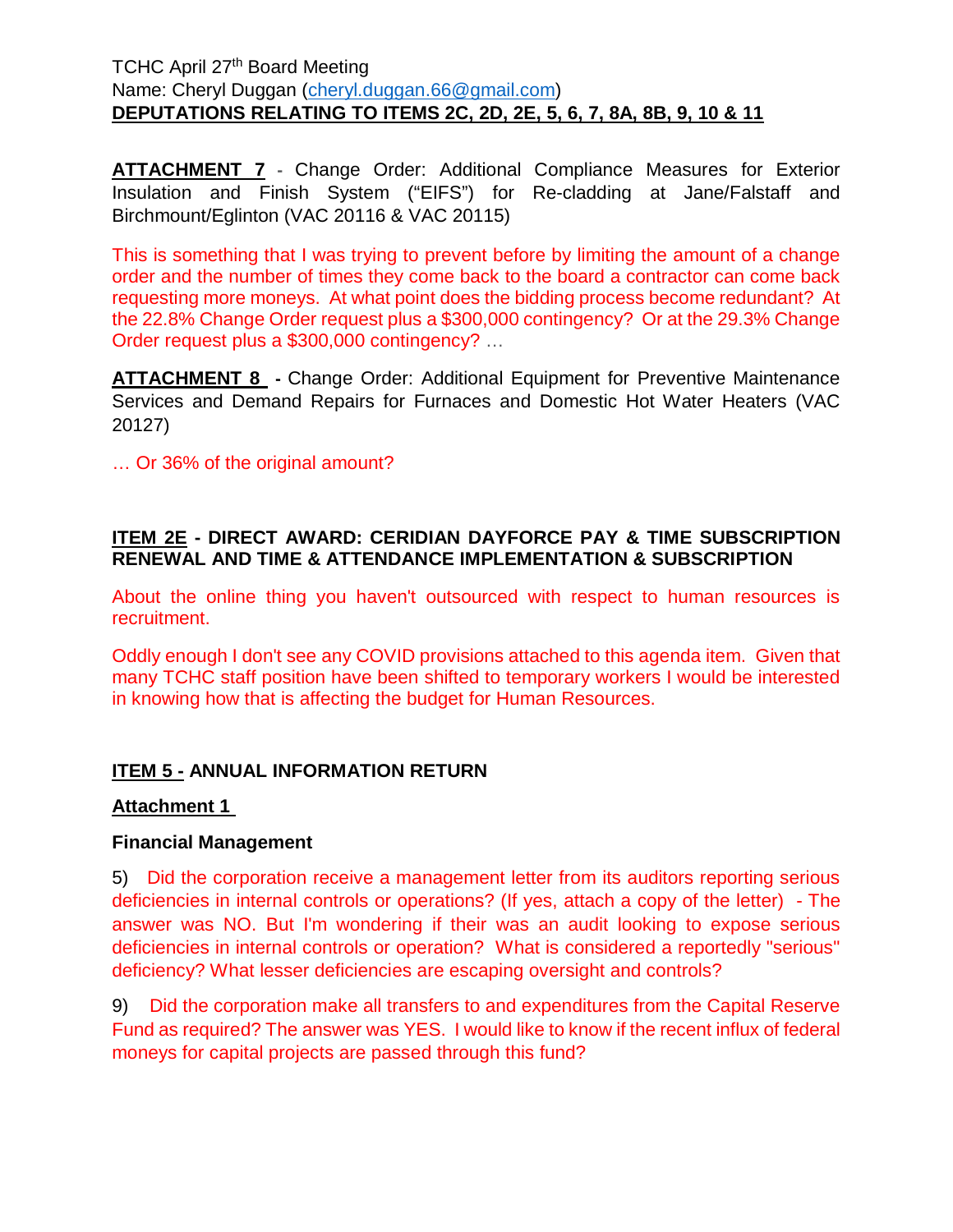13) Is the corporation free and clear of material contingent liabilities and legal disputes? The answer was YES. But I don't believe that to be 100% truthful. Legal disputes include wrongful termination suits do they not? Or has that been creatively recorded only through HR?

# **ITEM 6 - ANNUAL REPORT AND LETTER TO THE SHAREHOLDER**

### **Quality Homes**

**1.1** how can a property be "net neutral" given TCHC has covered previous years operating costs? Maybe replacing that term with something along the lines of "at no further cost to" would be more accurate. Beside "net neutral" has other connotations related to internet access and internet service providers.

**1.2** Am I the only one having difficulty with the very simply math calculation? Since when does  $2 + 2 + 2 = 4?$ 

#### 2.1 Tenant Engagement System

Again I would like to hammer home the idea that a tenant board member is part of a viable tenant engagement system. Nowhere is there any mention of when elections may be held to replace current tenant board members who's terms are up shortly. This is part of a universally accepted standard of governance practices. Both the City of Toronto and TCHC should not be negligent in this regard.

**2.1.1** Could we amend those action plans in light of COVID 19 to include hand sanitizers for all entrances to TCHC buildings?

**2.1.2** Could we not just do one bulk order with the Tenant Action Funds? and have them distributed according to my suggestion in 2.1.1?

#### **2.2.2. Eviction Results**

Are 447 applications from 2017 still being processed by the LTB or have they been resolved? Thereby making the 579 cases in 2019 in front of the LTB from that year (2019) alone?

Astounded by the numbers listed beside anti-social behaviour, damage to unit of complex (maybe that should be changed to damages to unit or extended TCHC property [the guy next door to me keeps ramming his accessibility scooter into the lobby doors and has recently incurred a charge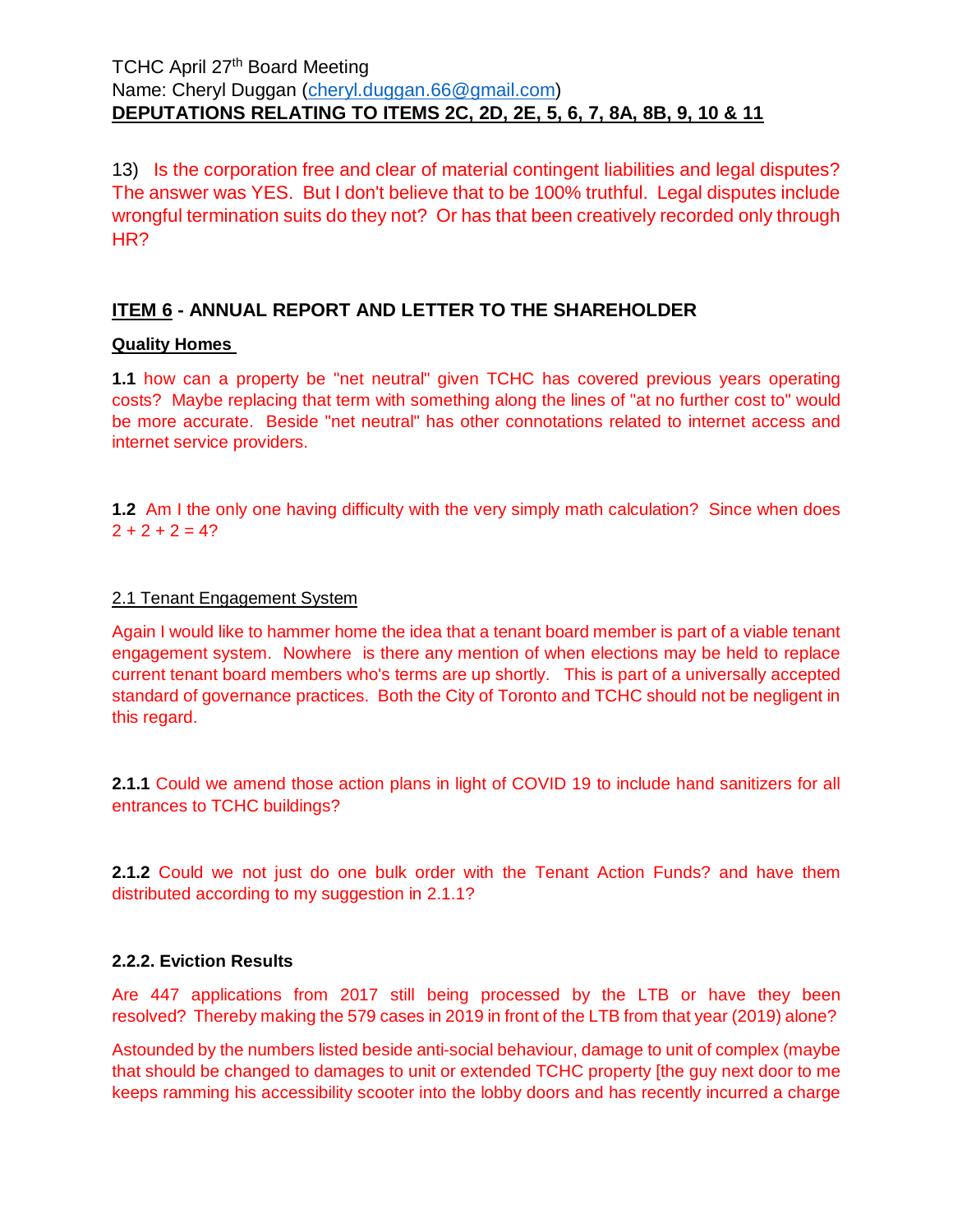to his rental account for repairs to said lobby doors]), health and impaired safety (same guy was smoking in the lobby the other day) and illegal acts (SURPRISE!!! Seriously, though I would think these illegal acts may be happening on TCHC properties more during COVID 19 as they would stand out if they stand out … you know what I mean?)

**2.3.1** Would it hurt to include interested tenants in that AODA training?

**2.3.2** "TCHC has developed and implemented complaints procedures for resolving complaints concerning discrimination and/or harassment between tenants." Where is the Vulnerable Tenant Strategy with a plain English explanation of what discrimination and/or harassment is for tenants as a portfolio wide educational program? I have been requesting this for approximately two years now. My guess is that if more tenants knew what qualified as discrimination or harassment there would be more complaints to resolve. #JobCreation

### **4. BUSINESS FOUNDATIONS**

#### 4.2 Procurement

Are the Procurement Policies and Procedures redundant given the number of contracts that come back to the table for Change Order approvals? Chances are that they may have bid too low in the initial bidding process to gain the contract> Then once they had it found way to inflate it by following through on change order claims and having contingency funds to top it all off.

#### 4.4 Challenges Faced In 2019

#### **Air Conditioner Exchange Program**

Long before the tragic death of a child from an air conditioner falling out of a window my building was slated to get new windows. So we had an Air Conditioner Exchange Program. I'm just wondering who got our advanced order of air conditioners because tenants in my building have yet to receive theirs.

#### Appendix A - Ten Year Capital Financing Plan

Won't this Capital Needs budget numbers need to be adjusted upwards for the next year as a result of COVID 19 impact?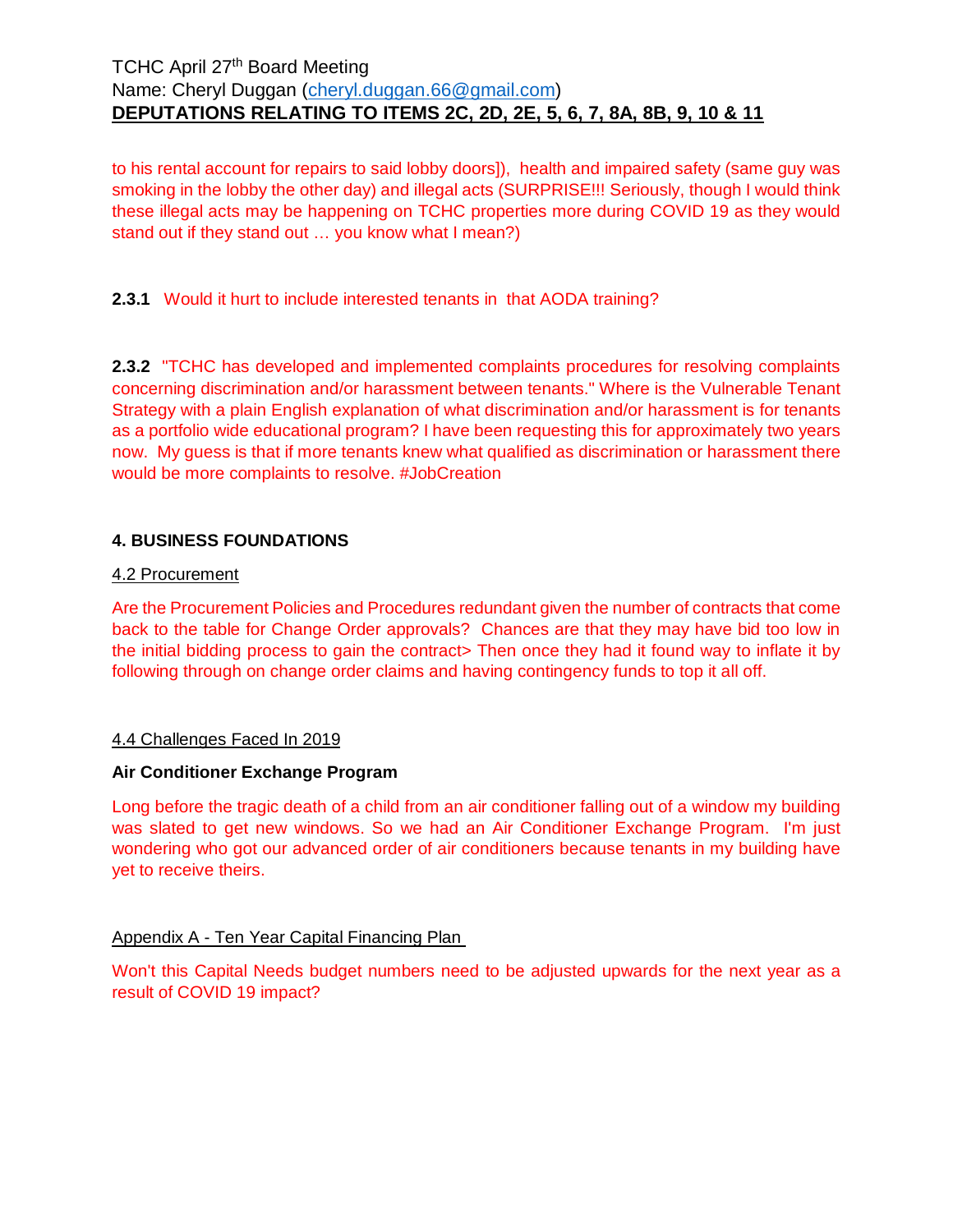#### Appendix B - Shareholder Reporting Requirements (Bottom of page 82)

"TCHC and the Tenant will maintain a democratic system of active tenant participation and involvement that will:

Provide a tenant council structure or similar organization; •

Provide for tenant input for decisions at the corporate and local levels; • Provide for tenant input for setting local spending priorities and service levels; and

Include tenant representation on the Board.

The system of tenant participation will respect the terms of the Shareholder direction and the financial targets and performance benchmarks that are established for TCH by the service manager."

The tenants should be able to vote for our own representatives to sit on the Board of Directors. Be thankful I'm not asking for equal tenant representation yet.

#### Appendix C (pg 32 - 34)

In the Regent Park Development Corporation and the Regent Park Art's Non-Profit Development Corporations documents there is an acknowledgement of "Daniels Eastside Corporation". Is that not now known simply as Daniels Corporation and shouldn't these documents not be changed to reflect that?

# **ITEM 7 - AGM PROCESS FOR TCHC AND ITS SUBSIDIARIES**

As I have indicated previously I used to sit on the Board of Directors for Scarborough Community Legal Services. During the Annual General Meetings was when we would fill vacancies on the board by secret ballot. Why can't this same process be applied at TCHC AGM's for electing board members including tenant board members? Theoretically, should we not stagger the terms of the tenant directors so that there is a not a gap in knowledge.

### **C SPECIAL RESOLUTION FIXING NUMBER OF DIRECTORS**

"the number of directors of the Corporation within the minimum and maximum numbers of directors provided for the in the Articles of Incorporation is hereby determined to be ..." Is the number of board members really that flexible that TCHC can leave it blank? If it is, which way is TCHC flexing?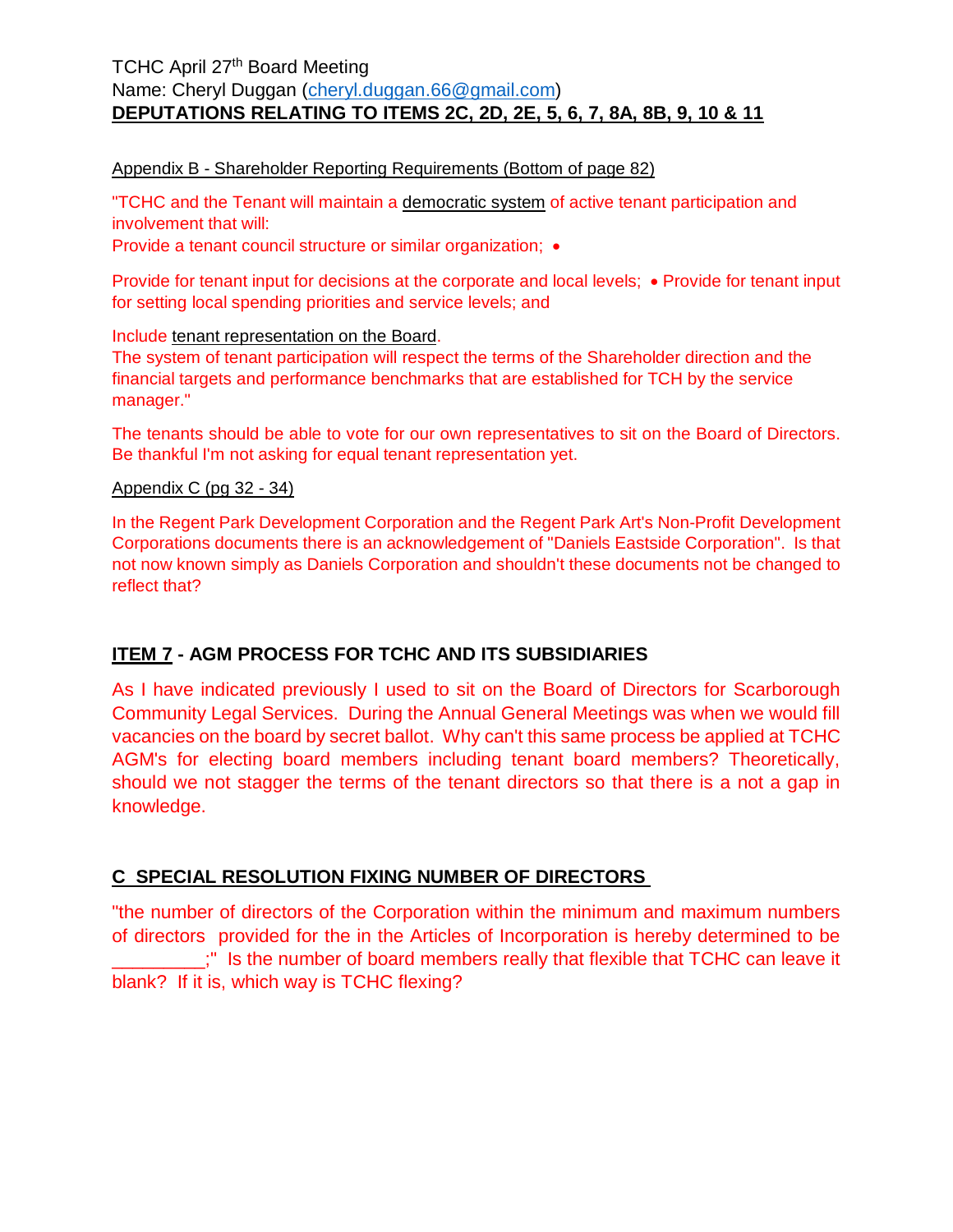# **ITEM 8A - CHANGE ORDER: BULK GENERAL REPAIRS UNDER STATE OF GOOD REPAIR PROGRAM (VAC 20033)**

Change Order: Bulk General Repairs under State of Good Repair Program (VAC 20033 Now I'm thoroughly confused.

So the previous agreement for State of Good Repair funding was \$5 million per year.

The Change Order is requesting \$7 million a year because of an increase in demand based on an opt out instead of opt in approach to State of Good Repair.

Now is that \$7 million on top of the previous \$5 million?

Original \$5 mill + Change Order \$7 mill = \$12 million

Total  $$12$  mill -  $$8$  mill preapproved =  $$4$  mill

If it is then where is the other \$4 million going to go as there is already \$8 million approved (according to Table 1 SOGR Spend & Impact)?

If not then shouldn't the Change Order specifically state that there is an additional \$2 million per year required for SOGR? & maybe indicate where the other million will come from that has already been preapproved for SOGR?

Original \$5 mill + Charge Order \$2 mill + Unspecified \$1 mill = \$8 million

Does the Vendor Compliance Evaluation System take into account the number of times and amounts of Change Orders that contractors apply for? If not maybe it should.

# **ITEM 8B - CONTRACT AWARD: ROOFING PREVENTIVE MAINTENANCE PROGRAM (VAC 20068)**

Maybe it would be a benefit in the long run to increase the amount of preventative roof maintenance in the short term to decrease the cost of emergency maintenance? I'm sure that premiums rates would apply to emergency work orders.

While mentioning scope of work on pg 2 of 4 there is a notion of Routine Preventative Maintenance with a biannual roof cleaning. Maybe we could remove those cellular towers off our roofs until such a time as the big telecoms understand access to our roofs should result in a quid pro quo of access for all tenants to main entrance lobby cameras.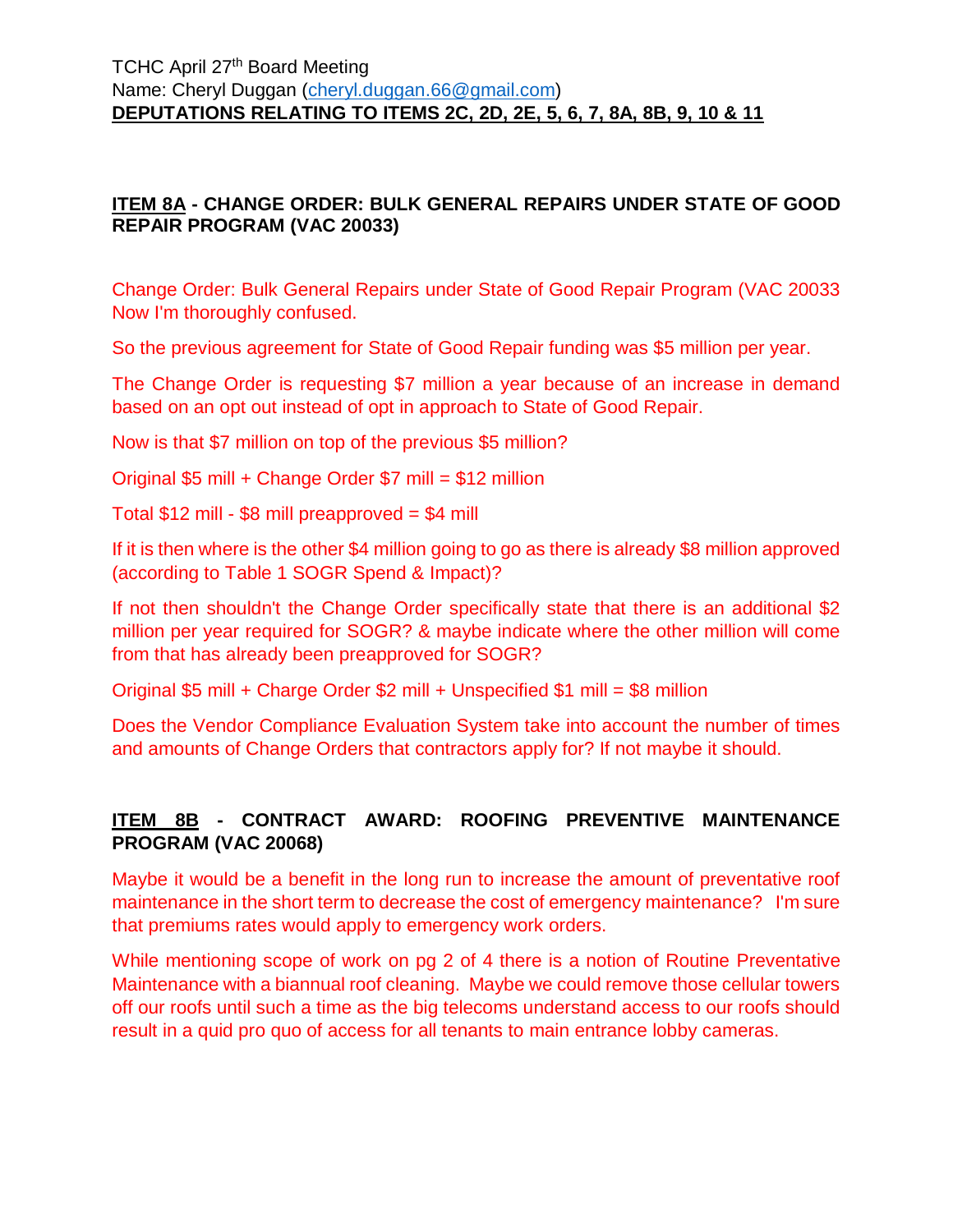# **ITEM 9 - LAWRENCE HEIGHTS: PHASE 2 & 3**

Will the units that are scheduled to be part of the new development phases be of a proportion that families can share the spaces? I have been to other new units in TCHC communities and overheard comments from other people stating that the bedrooms are no larger than a single person jail cell. I agree. The living room and dining area will fit either a dining room set or a small living room set. But not both. In a five bedroom townhouse it would be best to give families with children and youth room indoors to socialize with their families than have them outdoors 24/7 socialize with gawd only knows who. Is there not a minimum additional square footage per person allowance when designing residential spaces? I honestly believe the way new units are currently being designed at TCHC could increase the potential for criminal behaviour.

Oh and please stop putting so many outlets in those tiny bedrooms. Four or five outlets per cell is insane. I'd hate to see the hydro bill!

# **ITEM 10 - IMPLEMENTATION OF RUBIN THOMLINSON RECOMMENDATIONS**

*This should be an easy question to answer - What does TCHC's Human Resources department do well? Unfortunately, unless that answer is pawn the work off onto others I can't think of an answer. Payroll and employee attendance have been outsourced to Ceridian. Now the newly created in-house Professional Standards Unit will be under the Legal Services umbrella. If Human Resources personnel can't be trusted to do their job then why are they still on TCHC's payroll?* 

TCHC's employee motto "Your Culture. Your TCHC." rings hollow when followed up with the perception that employees under investigation will try to game the system. If you don't trust your staff to perform appropriately then those issues could be a result of one of three things not mentioned here. TCHC is not hiring qualified staff, TCHC is not training the staff they do hire properly, or TCHC is not supervising staff properly. These issues can be traced back to … you guessed it … Human Resources.

### **Procedure for Staff Complaints -**

With the history of issues associated with TCHCs Human Resources do you really think that offering up the HR complaints email is a viable solution? I don't even work there and I think that's sketchy. Maybe post the contact for the Professional Standards Unit. I know I'd be more likely to contact them if I had an issue.

*Is there an evaluation form for the person who initiated a complaint to fill out about the process?*